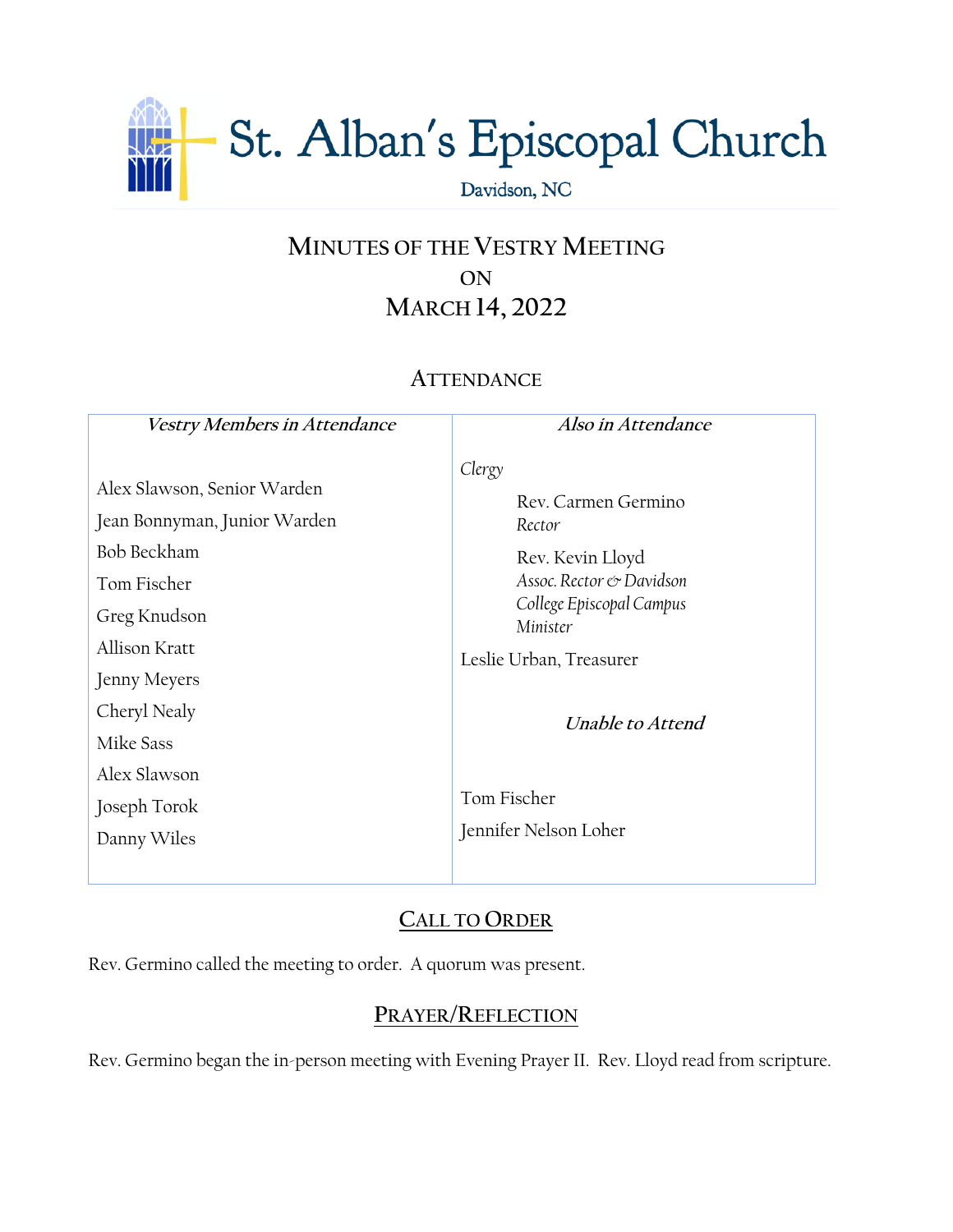

Rev. Germino noted that, as Jesus proclaims his mission of mercy and love, he references two stories form the Old Testament where gentiles are featured and included in the mission of mercy. He is run out of town for widening the circle of inclusion. He has to go to the next town. It was observed that sometimes leadership that is inclusive and faithful to God's mission may be more gracious than some are prepared for.

Danny Wiles read the goals of the Vestry:

As the vestry of St. Alban's, we…

- …pray for each other and our church
- …participate fully
- …commit to being a learning community
- …welcome a variety of opinions
- …notice and share the joy of this community
- …are open to change and the work of the Holy Spirit
- …do business to further our purpose (mission and ministry)
- …are in an ongoing state of discernment
- …take faithful risks when appropriate
- …collaborate to avoid ministry silos and empower the
- various ministries we support
- …communicate thoroughly
- …support our church staff and clergy
- …gather informally to strengthen our relationships

As we do these, we will serve as role models of faith and service.

# **INFORMATION**

 Saturday, March 19 in the morning and afternoon, plus Sunday afternoon, workdays will be held for the Stations of the Cross Trail.

- Sunday, April 10, 2022 is Palm Sunday, beginning Holy Week.
- Sunday, April 17, 2022 is Easter, with Palm Sunday the Sunday before Easter, and Holy Week
- Saturday, May 21, 2022 is tentatively scheduled as Valerie Colbert's ordination at 11:00 AM.

 $\bigstar$  Sunday, May 8, 2022 is Mother's Day, a Ministry of Fun activity, which will include dedication of the statue donated by Jane Schumaker.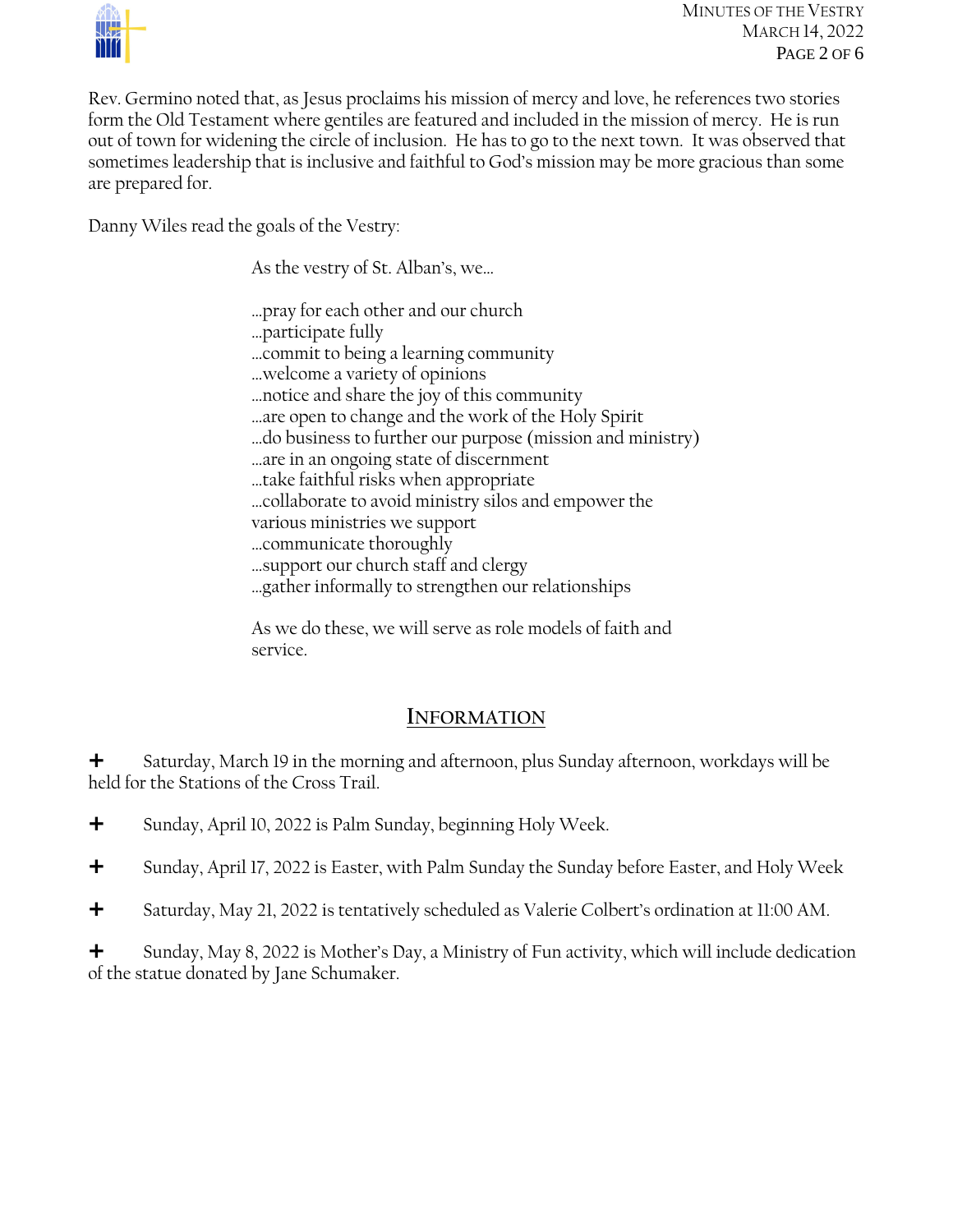

MINUTES OF THE VESTRY MARCH 14, 2022 PAGE 3 OF 6

# **DISCUSSION**

## **MINUTES**

The minutes of the January 31 2022 meeting of the vestry were submitted for review and were approved, by unanimous consent.

## **TREASURER'S REPORT**

**+** Leslie Urban, running positive in the operating budget.

 $\bigstar$  Restricted Grant Revenue for ministry did not appear in the budget correctly and a correction has been encircled on the February financials update.

### **DIOCESAN CONVENTION**

The convention included a discussion of the mission strategy which includes racial reckoning, justice, and healing; as well as the four topics discussed at the Vestry Retreat, which include creation care, formation, congregational vitality, and collaboration.

# **COVID PROTOCOLS**

#### **Motion #1 by Mike Sass**

## **The vestry approves the proposed COVID Protocols as amended.**

#### **Seconded by Allison Kratt**

#### **Motion #1: Unanimously passed.**

#### **VESTRY RETREAT**

- Gratitude was expressed to Allison Kratt for the retreat atmosphere and amenities.
- **+** Joseph Torok, Mike Sass and Jenny Meyers were unable to attend.
- **+** Personal introductions and icebreakers were held.

 $\bigstar$  It was discussed that the mission statement, currently posted on the website, should be revised to be more memorable, succinct, and actionable.

- Goals for 2022 should be further explored and driven by focus areas.
- **+** Ministries may also be informed by the new goals for 2022.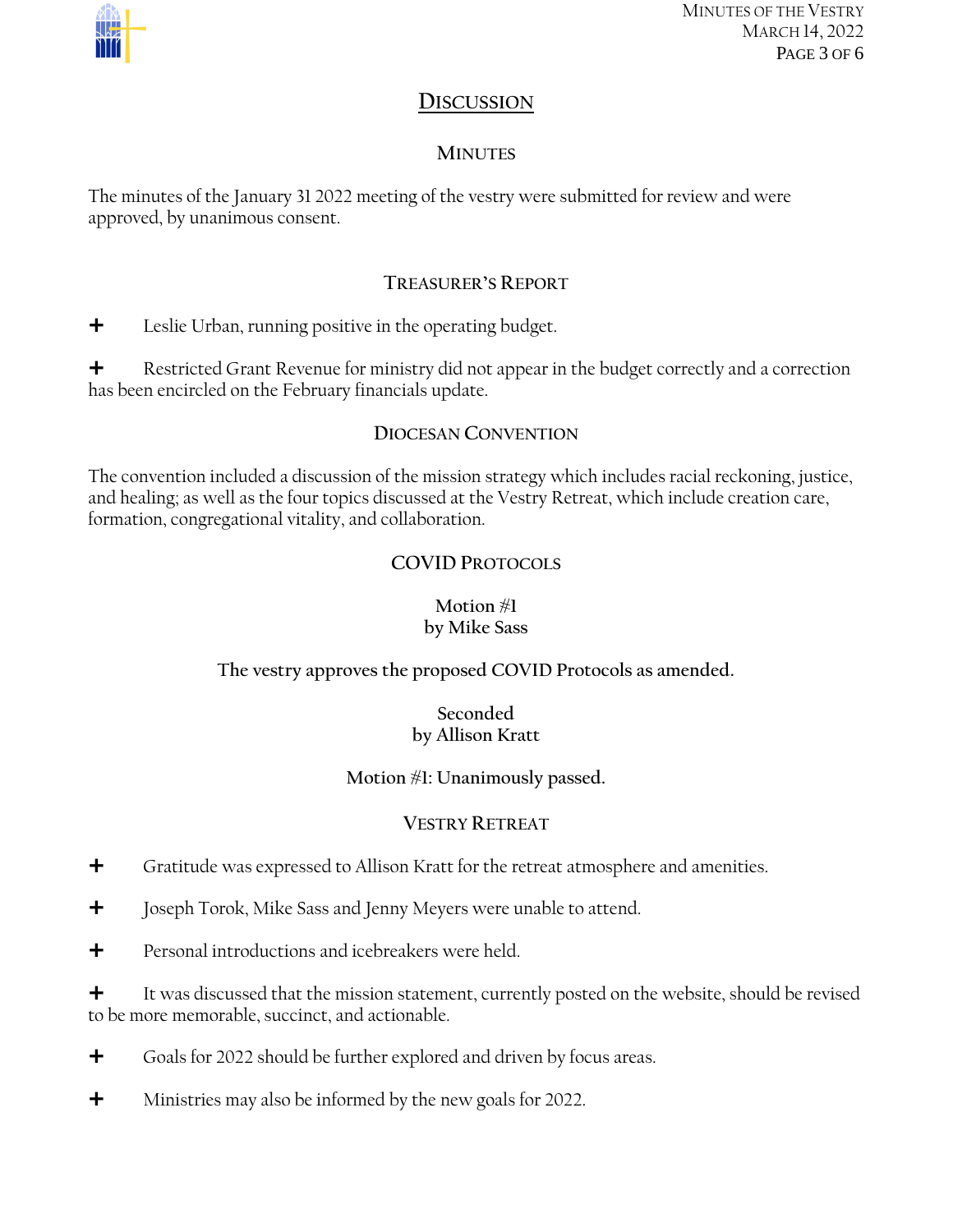

MINUTES OF THE VESTRY MARCH 14, 2022 PAGE 4 OF 6

# **CLERGY UPDATES**

## Updates from Rev. Germino

 $\bigstar$  Rev. Germino noted that while there is potential for further active engagement, we are mindful and grateful to already have active participation by many members. Thus, we are reminded that if individuals do not show up to certain events, it may be due to unknown, but understandable limitations.

 The Ministry of Fun led a fantstic Outdoor Mardi Gras celebration, and we are thankful for the leadership, engagement, and fellowship at this successful event. The parade was lovely and the outdoor fire pits provided great conversation points and gathering places.

**+** Lent has begun and plans are being formulated for Holy Week and Easter.

 The Holy Week and Easter calendar will be similar to 2019. At a minimum, services will be held at 7:30 a.m., 9 a.m., and 11 a.m. The children's Easter Egg Hunt is most likely to occur between the 9:00 a.m. and 11:00 a.m. services. Weather permitting, at least one of the services will be held outside as a family service – possibly the 9:00 a.m. service.

 $\bigstar$  A forum with Josephine Hicks from Episcopal Relief and Development (ERD) was held. The Episcopal Church is doing amazing things around the world, including assisting with the Ukraine humanitarian crisis. The designated offering was split yesterday between the Ukraine Fund and allocation on Easter using the egg-hunt to vote for various activities. People can continue to make gifts on ERD between now and Easter online. The presentation is on our YouTube channel.

 On Sunday, April 24, 2022, a presentation on the Parish Hall Campaign will be held in the nave and a reception will be held in the narthex, outside. The Parish Hall Campaign Theme is "Grow, Gather, Serve."

 Wednesday, June 22, St. Alban's Day, is when we'll truly know what the pledges are for the "Grow, Gather, Serve" Parish Hall Campaign.

## Discussion of Clergy Updates

 $\bigstar$  Allison Kratt was impressed with the preparation, organization, and observed that it was running at a professional pace at the beginning of the process, indicative of the overall process.

## Updates from Rev. Lloyd

**+** Davidson College Students are on Spring Break now.

 The first Divinity on Draft was held at Summit Coffee and the topic was timely: Faith and War. However, the topic was not just about the conflict in Ukraine but how we deal with the reality of conflict and violence from a place of faith.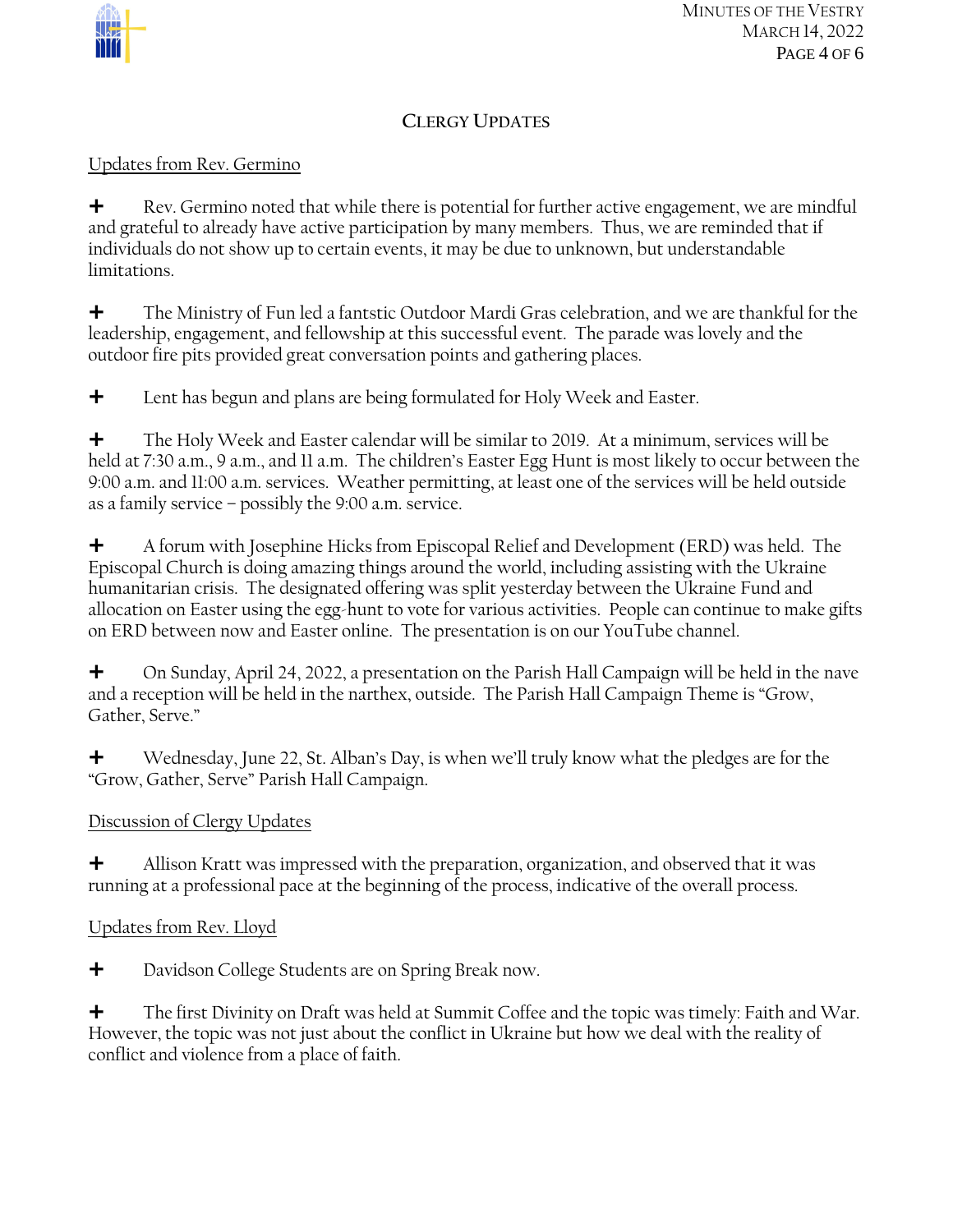

 $\bigstar$  Davidson College students return next Sunday, and there will be one day in which no oncampus gathering will be held. Instead, students are invited to a dinner offsite at Pickled Peach restaurant.

#### **WARDEN UPDATES**

#### Alex Slawson, Senior Warden

 $\bigstar$  Vestryperson on Duty (VpoD) service is recommended for every six weeks, with extra coverage for Good Friday and Easter. Please reach out to Jessica Ewell for a vestry key. The light switch by the piano is being added to a revised VpoD checklist. Please visit the shared drive to review the Bylaws and the VpoD checklist.

### Jean Bonnyman, Junior Warden

 Attention is being paid to the Stations of the Cross Trail, the Memorial Gardens, and the Caldera. In addition, some of the goals identified at the vestry retreat included necessary landscaping improvements.

Although no Spring workday for maintenance and landscaping has been held or scheduled, it is possible to have one if the needs, timing, and availability are identified.

## **LIAISON UPDATES**

 Cheryl Nealy: Over 600 families benefitted from the little red wagon donations. Discussion of refugee fund for afghanistan refugees and alternative funding. Habitat. Meeting 4/13. looking for volunteers for feed NC.

<sup>+</sup> Danny Wiles: No significant updates from the Finance Committee, as St. Alban's finances remain in good stead.

 Bob Beckam: The St. Alban's Anti-Racism Team (StAART) meeting led by Laurie Harrison had good attendance. The team wishes to start a small library, and will decide on a model library cart with books for different age groups made available.

 Greg Knudson: Over sixty people came to the last Ministry of Fun event, Mardi Gras, and we collected over \$300. Attendees included a mixture of new couples and current members, and it was great to see how new members supported them. The king was great in the parade, the music was outstanding, fire pits were focal points, and Rev. Lloyd danced with others. This coming week, we begin planning ahead for Mothers Day, Valerie's Ordination, and the Parish Hall Campaign introduction on April 24th .

 Jenny Myers: Jenny Met on Wednesday with the Preschool, which is continuing to add to enrollment this year. The preschool is working with the bookeeper, thinking that it is unlikely they will use all of the funds they requested this year. Although enrollment continues to grow to a better position the biggest gap is in four year-old class. The Preschool will be talking about masks Wednesday, considering CDC and Diocesan guidelines and recommendations. Also, the Parents'